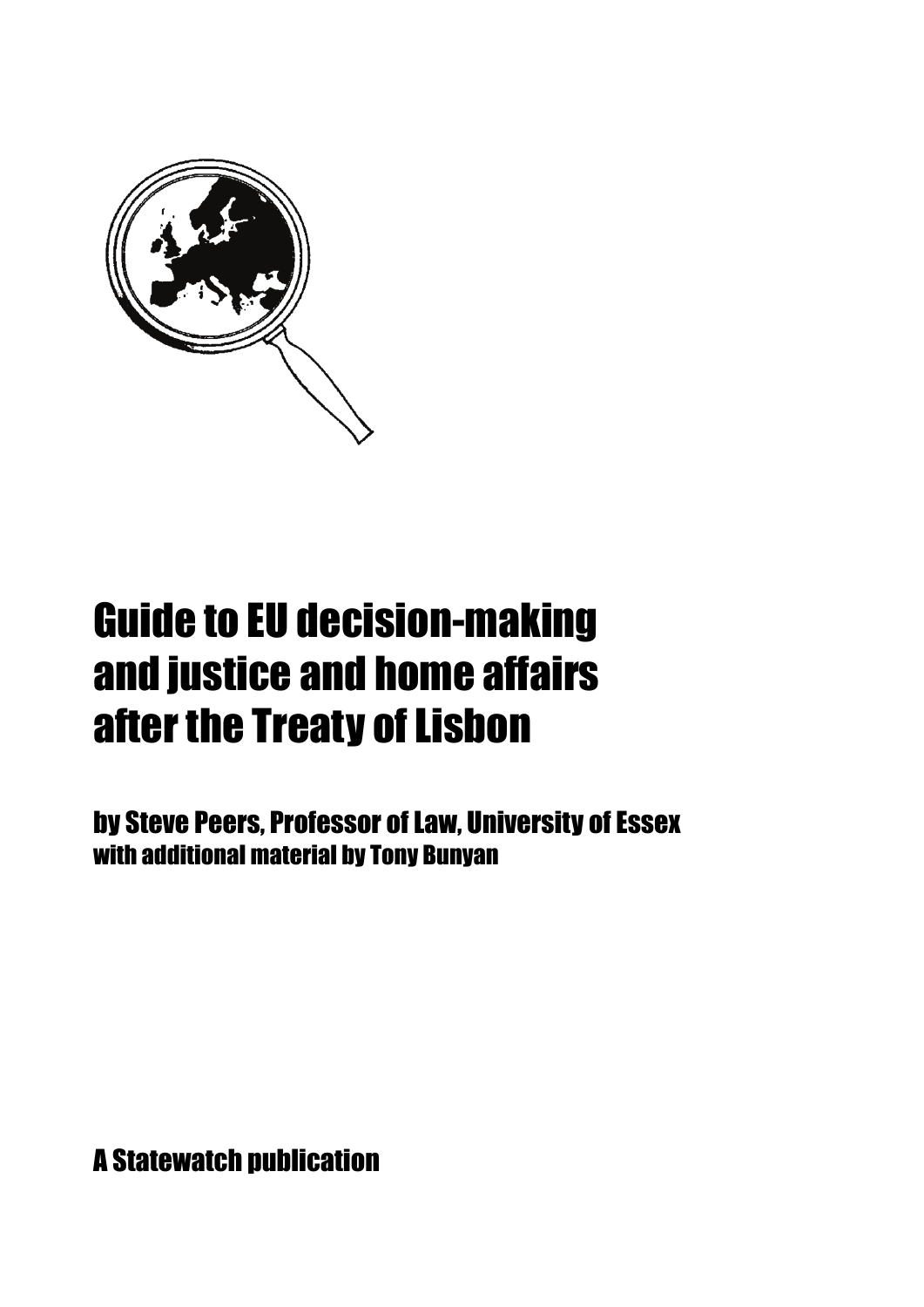# **Guide to EU decision-making and justice and home affairs after the Treaty of Lisbon**

by Steve Peers, Professor of Law, University of Essex with additional material by Tony Bunyan

A Statewatch publication, December 2010

Printed by Instant Print West One, 12 Heddon Street, London W1R 7LJ

Further copies are available from:

Statewatch, PO Box 1516, London N16 0EW UK

e-mail: office@statewatch.org tel: 0208 802 1882 (Int) 00 44 208 802 1882

*©* Statewatch ISBN 978-1-874481-25-3.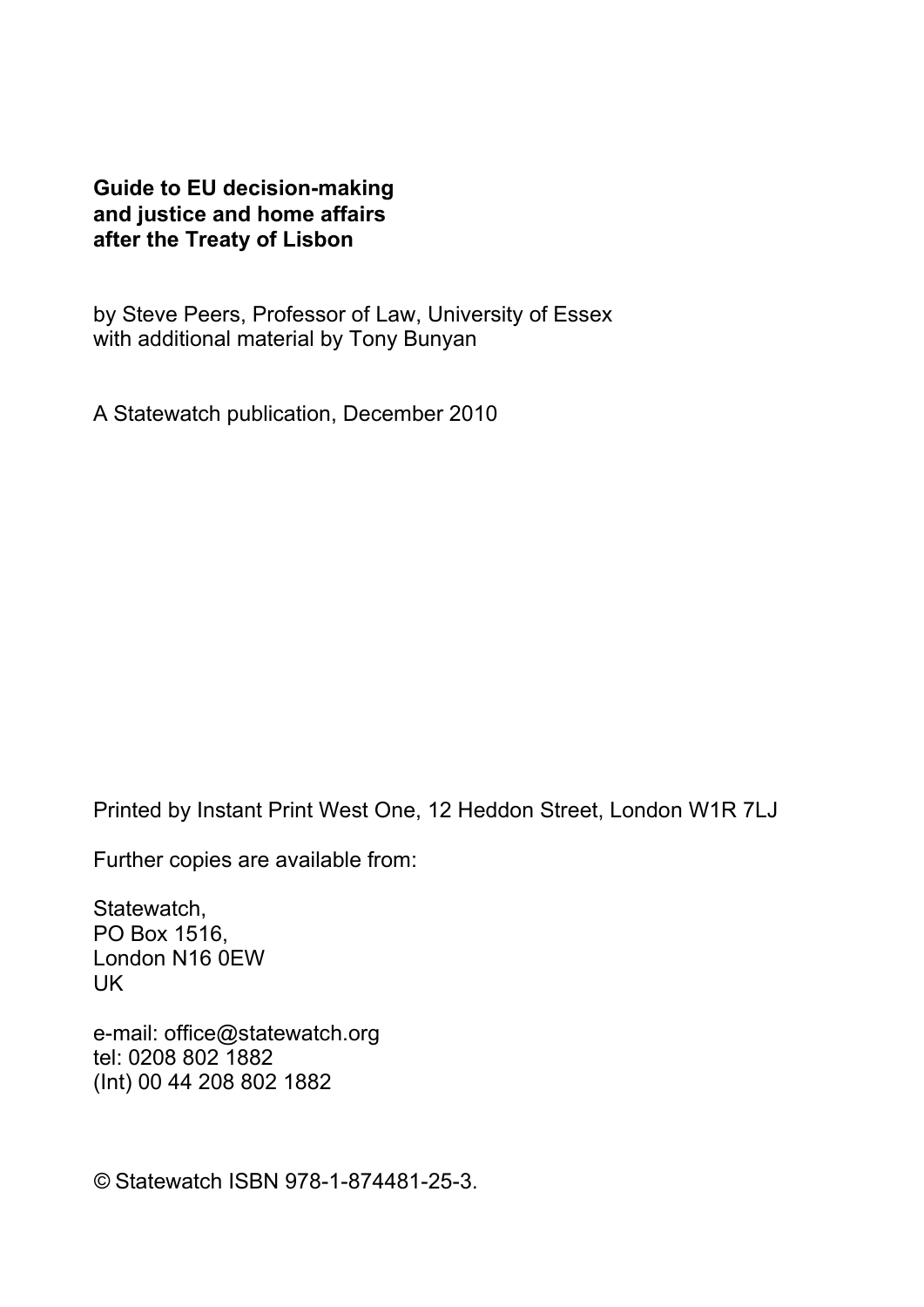# **Guide to EU decision-making after the Treaty of Lisbon**

# **Legislative procedures**

The concept of a 'legislative procedure' is now officially defined in the Treaties, following the entry into force of the Treaty of Lisbon. Article 289 of the Treaty on the Functioning of the European Union (TFEU) specifies that there are two types of legislative procedure: the ordinary legislative procedure and special legislative procedures. Most EU legislation must be proposed by the Commission, but as noted in Article 289(4) TFEU, there are a few cases where legislation can be proposed by the European Parliament, Member States, or other bodies. The most important of these for JHA matters is the field of policing and criminal law, where a quarter of Member States can make proposals (see Article 76 TFEU) – and already have done since the new Treaty entered into force.

The **ordinary legislative procedure** is governed by standard rules (set out in Article 294 TFEU). These are essentially the same rules that governed the 'codecision' process (previously set out in Article 251 EC), ie the possibility of first-reading deals, a second reading deal after the Council adopts its first-reading position (no longer called a 'common position'), the possibility of conciliation if a second-reading deal is not reached. The Treaty of Lisbon has simply amended the wording to emphasise the equality between the European Parliament (EP) and the Council throughout this procedure. Effectively as far as the adoption of EU legislation is concerned, the EP and Council constitute a two-chamber legislature.

The main change resulting from the Treaty of Lisbon is the application of this procedure to a number of additional 'legal bases', not only to a lot of the JHA area (legal migration, visa lists, and most criminal law and policing measures) but also to important other parts of EU law such as agriculture, fisheries and external trade. There are now about 70 legal bases providing for the ordinary legislative procedure. Obviously a bigger percentage of legislation than before will be subject to this procedure.

The cases where the ordinary legislative procedure applies are defined in each of the relevant legal bases. It should be noted that there are no longer any cases in which this procedure is combined with unanimity in the Council – qualified majority voting (QMV) always applies. There are, however, a few cases (criminal law and social security for migrants) where an individual Member State can pull an 'emergency brake' to stop decision-making on specified grounds, followed by an attempt at dispute settlement in the European Council (ie, EU leaders' summits). In the case of criminal law (but not social security), a continued deadlock

concerning each proposal can lead to fast-track authorisation of 'enhanced coooperation'.

The **special legislative procedures** are not governed by standard rules, but by different rules in each of the legal bases which provide for such procedures. There are about 30 cases of special legislative procedures set out in the Treaty. The idea of a special legislative procedure is that the Council and EP are still each involved in the adoption of legislation, but subject to different rules than those which govern the ordinary legislative procedure.

In most cases, the special legislative procedure involves unanimity in Council and consultation of the EP (for instance, Article 89 TFEU, concerning cross-border police operations). In a few cases, it involves unanimity and consent of the EP (for instance, Article 86, concerning the European Public Prosecutor). There are also a few cases where the Council votes by QMV and the EP is only consulted, or where the EP takes the lead role and the Council approves the EP's measure. There is a *sui generis* special legislative procedure concerning the adoption of the annual EU budget; this entails a version of the ordinary procedure which is specially adapted to the particular features of the budget process (QMV in Council applies).

Any EU measure adopted by means of a legislative procedure is a **'legislative act'** (Article 289(3) TFEU). The obvious implication is that any EU measure *not* adopted by a legislative procedure is *not* a legislative act. The distinction between legislative and nonlegislative acts has some practical implications: for instance the Council must always meet in public when adopting or discussing legislative acts, but is not under an obligation to do so when discussing non-legislative acts (see Article 15(2) TFEU).

# **Non-legislative acts**

There are several different types of non-legislative acts. First of all, there are non-legislative acts **based on the Treaties**, ie: for which the legal base is provided for in the Treaty on European Union (TEU) or TFEU. For instance, Article 81(3) TFEU (second sub-paragraph) states that the Council may adopt a decision changing the decision-making procedure relating to family law legislation. Since the Treaty does not specify that this decision would be adopted by a legislative procedure, it would therefore be a non-legislative act.

There are no standard rules for the procedure for adoption of non-legislative acts based on the Treaty. For instance, the family law decision just referred to requires the Council to act unanimously on a proposal from the Commission, after consulting the EP. Other legal bases for non-legislative acts provide for the Council to act by QMV (see Article 74 TFEU, on administrative cooperation within the sphere of JHA).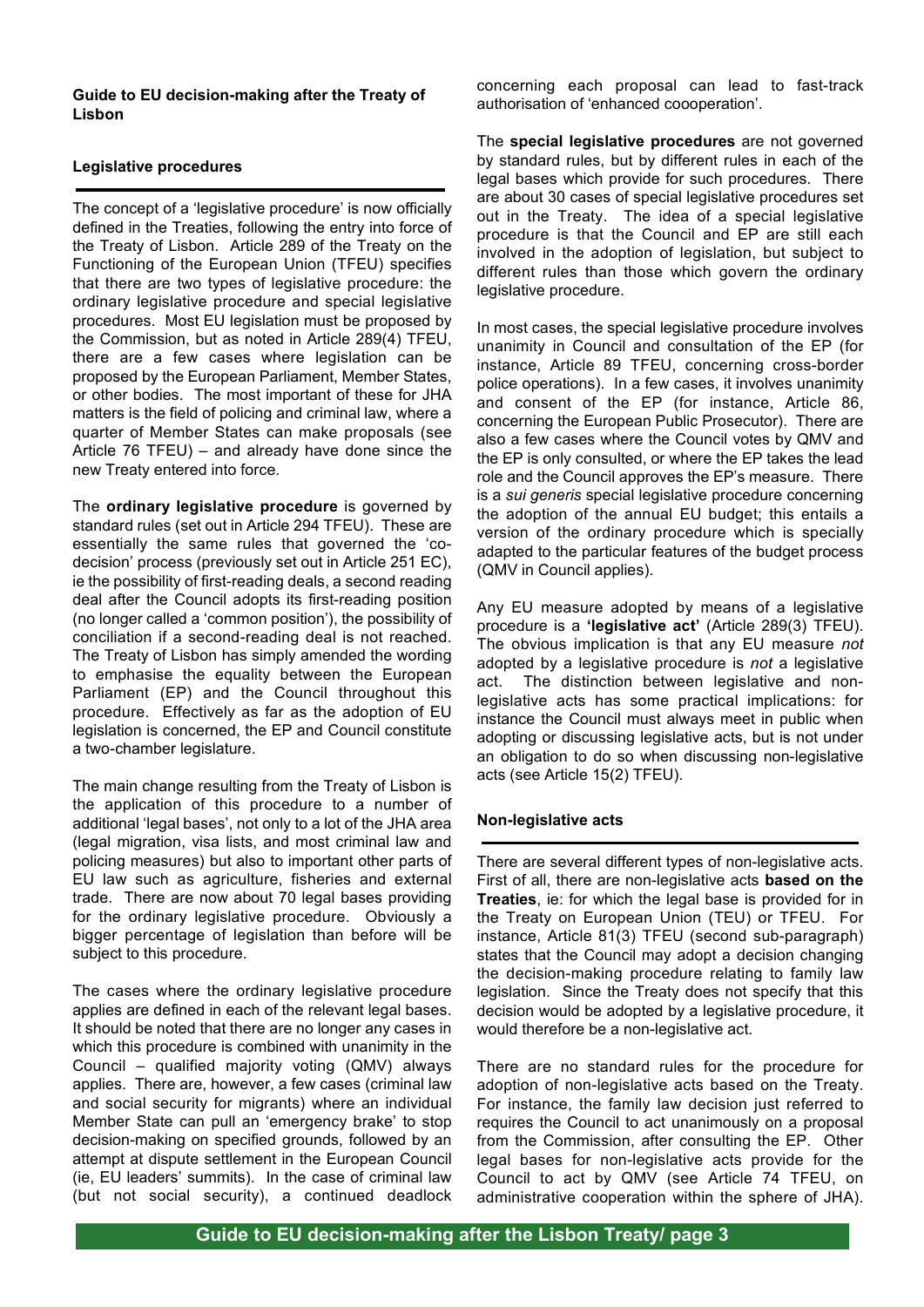Some non-legislative acts are adopted by the European Council (see the possible extension of role of the European Public Prosecutor, in Article 86(4) TFEU). As for the EP, it is not consulted in some cases (see Article 215 TFEU, concerning foreign policy sanctions), consulted in others (see Article 74 TFEU), and has the power of consent in others (see Article 86(4) TFEU). There is no standard requirement that the Commission has to propose non-legislative acts; its role depends on each legal base (for instance, Article 86(4) only requires consultation of the Commission).

In several cases (anti-terrorist sanctions, agriculture and fisheries) the Treaty specifies that general rules on an issue will be adopted in a legislative act adopted by means of the ordinary legislative procedure, and then provides for the general rules to be supplemented by non-legislative acts to be adopted by a specific procedure (proposal from the Commission, QMV in Council, no EP role).

As for the **negotiation and approval of treaties by the EU**, the Council authorises the Commission to negotiate and then decides on whether to sign the treaty. The conclusion of each treaty, after the entry into force of the Treaty of Lisbon, requires not only the approval of the Council but also the consent of the EP if the subject-matter of the treaty concerned falls within the scope of the ordinary legislative procedure or an area in which the EP has the power of consent. Since most treaties will meet these criteria, almost all treaties are subject to the EP's consent power.

It should be noted that the Treaty rules out the use of legislation in the field of foreign policy – so all foreign policy measures are non-legislative acts.

#### **Non-legislative acts based on secondary legislation**

There are also two forms of non-legislative acts based on secondary legislation. There are the **implementing powers procedure ('comitology')** and the possibility of adopting **delegated acts**.

First of all, the concept of **comitology** was first established in the early years of the EC. It was formalised in the EC Treaty in the 1980s and was subject from 1987 to a Council Decision establishing general rules for comitology procedures, which were replaced by a new set of general rules in 1999. The 1999 general rules were amended in 2006. The Treaty base for the principle of comitology and the adoption of these general rules was Article 202 EC (now Article 291 TFEU).

The basic idea of the comitology process is that the power to adopt implementing measures at EU level is normally to be conferred on the Commission – but in exceptional cases that power can be conferred on the Council instead (note that there are no general rules governing the rare cases where implementing powers are conferred upon the Council). The Court of Justice has ruled that other than this framework, there is no possibility to confer some sort of additional secondary legislative power on the Council, allowing it to adopt measures other than by the procedures listed in the Treaties (Case C-133/06, *EP v Council*, judgment of May 2008, concerning the 'common lists' in the asylum procedures Directive).

The comitology process can be used to implement either legislative or non-legislative acts, but it does not apply to foreign policy measures (they must be implemented by the Council).

The Decision establishing general rules specifies four types of comitology procedure: the **advisory** procedure (very rarely used); the **management** procedure (not often used); the **regulatory** procedure (used most often); and the **regulatory procedure with scrutiny (RPS)** (introduced by the 2006 amendments to the general rules).

The regulatory procedure with scrutiny *must* be used in cases where the basic legislation was adopted by means of the co-decision procedure, and 'provides for the adoption of measures of general scope designed to amend non-essential elements of that instrument, *inter alia* by deleting some of those elements or by supplementing the instrument by the addition of new non-essential elements'. Otherwise, there is a choice which of the other types of procedure to use, provided that if the EU legislators wish to depart from the guidance given in the general procedure as to which procedure to use, they have to explain why they did not follow the quidance.

The basic feature of all comitology procedures is that the Commission chairs committees of Member State representatives, and submits to them draft implementing measures for discussion and vote. In the advisory procedure, the vote of the representatives is not binding in any way. In the management procedure, a QMV of the representatives *against* the measure is necessary to block it. In the regulatory procedure and the RPS, a QMV of the representatives *in favour* of the measure is necessary for it to be adopted.

In the event that a draft implementing measure is blocked by the representatives (which is rare), the Commission must make a proposal on the issue to the Council. Where the management procedure applies, the Commission may defer the adoption of its draft decision, but the Council may take a different decision by QMV within a specified time limit (no more than three months). Where the regulatory procedure applies, the Council can either adopt the act (or presumably an amended version of it) by QMV, or block it by QMV against the proposal, in which case the Commission must re-examine the proposal; the Commission may submit an amended proposal, the same proposal or a legislative proposal on this issue. If the Council does not act, then the Commission can approve the proposal. The EP is informed of the draft proposal, and can express non-binding objections on certain grounds if the measure would implement legislation adopted by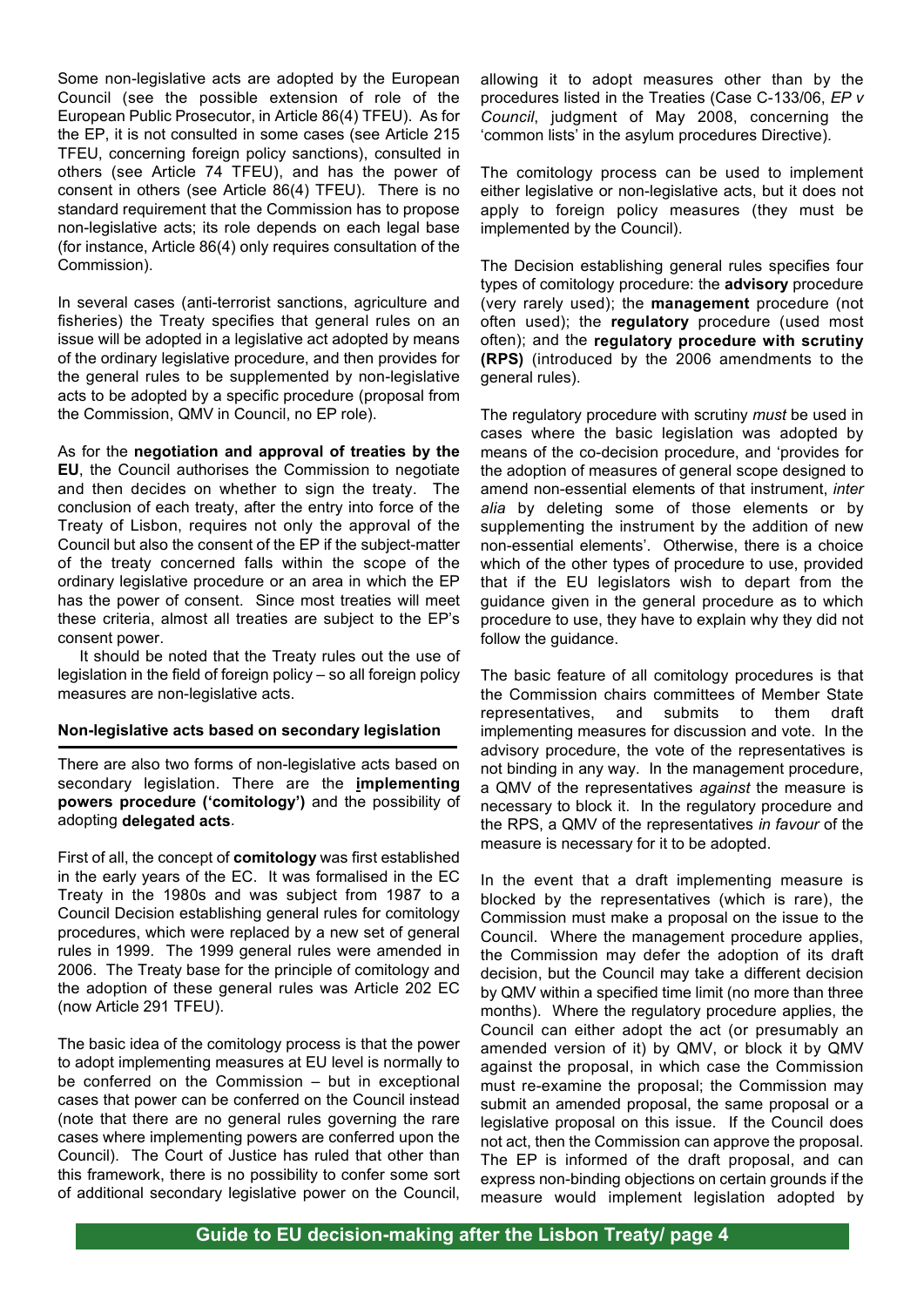means of the co-decision procedure.

Where the regulatory procedure with scrutiny applies, if the draft act is approved by national representatives, the Commission must then send it to the EP and the Council for scrutiny. Either institution can block the draft act (by QMV against it in the Council, or by the vote of a majority of all MEPs) on broad specified grounds, within a specified time period. If the EP and the Council do not object, the Commission can adopt the measure. If either of them does object, the Commission may either submit a new proposal or a proposal for legislation. If the draft act is not approved by national representatives, then the Commission must submit a draft to the Council and the EP, which have a chance to block it or to adopt the text (or presumably a different text), which is in the latter case still subject to the power of the EP to block it.

Other than in the RPS procedure, the EP has a limited role, being informed only of draft implementing measures and also being sent draft agendas of committee meetings and records of committee proceedings.

There is also special provision for a **safeguard procedure** concerning safeguard measures (ie: in the case of international trade). In these cases, the basic legal act may require the Commission to consult with Member States; in any case, the Commission must inform the Member States and the Council of draft measures. A Member State may then refer the draft decision to the Council, which can control the decision-making of the Commission in some form (by blocking or approving it, or taking a different decision) by QMV.

The Treaty of Lisbon provides that general rules on comitology must now be adopted by means of the ordinary legislative procedure (they were previously adopted by means of unanimity in Council with consultation of the EP). **The Commission has presented a proposal for new rules on comitology procedures which are currently being discussed (see EU Council doc no: 14543/10).**

Next, the Treaty of Lisbon has introduced a new procedure for **delegated acts** (Article 290 TFEU). This Article specifies that EU legislation 'may delegate to the Commission the power to adopt non-legislative acts of general application to supplement or amend certain nonessential elements of the legislative act'.

It should be noted that the scope of this power is the same as the scope of the RPS procedure (except that the delegated acts procedure can apply regardless of the procedure used to adopt legislation), and indeed the EU institutions recognise that no legislation adopted after the entry into force of the Treaty of Lisbon can establish any new RPS procedures. It is not yet known if there will be proposals to amend any legislation adopted before the entry into force of the Treaty of Lisbon in order to provide for the delegated acts procedure to apply.

It should also be noted that delegated powers can only be

delegated to the Commission, not the Council.

There will not be any general rules governing the delegated acts procedure, except a Commission communication in December 2009 which set out model Articles for legislation which could be adapted on a case-by-case basis.

The Treaty provides that to control the delegation to the Commission, either:

(a) the European Parliament or the Council may decide to revoke the delegation;

(b) the delegated act may enter into force only if no objection has been expressed by the European Parliament or the Council within a period set by the legislative act.

So far the EP and the Council have adopted a number of legislative acts in 2010 which provide for the adoption of delegated acts by the Commission, and the first few draft delegated acts have already been proposed. The legislation provides for a review of the delegation of power after a fixed period; the application of both methods of control of the Commission; and time periods of two or three months for the EP or the Council to block the adoption of each draft delegated act.

It should be noted that unlike the comitology procedure, there is no requirement of consulting Member States' representatives before the adoption of delegated acts; although the Commission has indicated that it will consult national experts informally on draft delegated acts, there is no power for those experts to block the draft.

#### **Form of acts**

The Treaty of Lisbon has consolidated the types of legal acts which the EU may adopt: regulations, directives and decisions (see Article 288 TFEU). However, unlike some national legal systems, the types of legal act do not indicate whether the act in question is a legislative or non-legislative act, or by which means each act was adopted. So, while most Directives are legislative acts, they might have been adopted by either the ordinary legislative procedure or a special legislative procedure, and some Directives are non-legislative acts. Equally while many Regulations and Decisions are nonlegislative acts, they might be legislative acts adopted by any type of legislative procedure.

The Treaty of Lisbon does require that implementing acts and delegated acts indicate in their title that they are implementing or delegated acts respectively. While the Council has observed this obligation since the new Treaty entered into force, the Commission has breached it.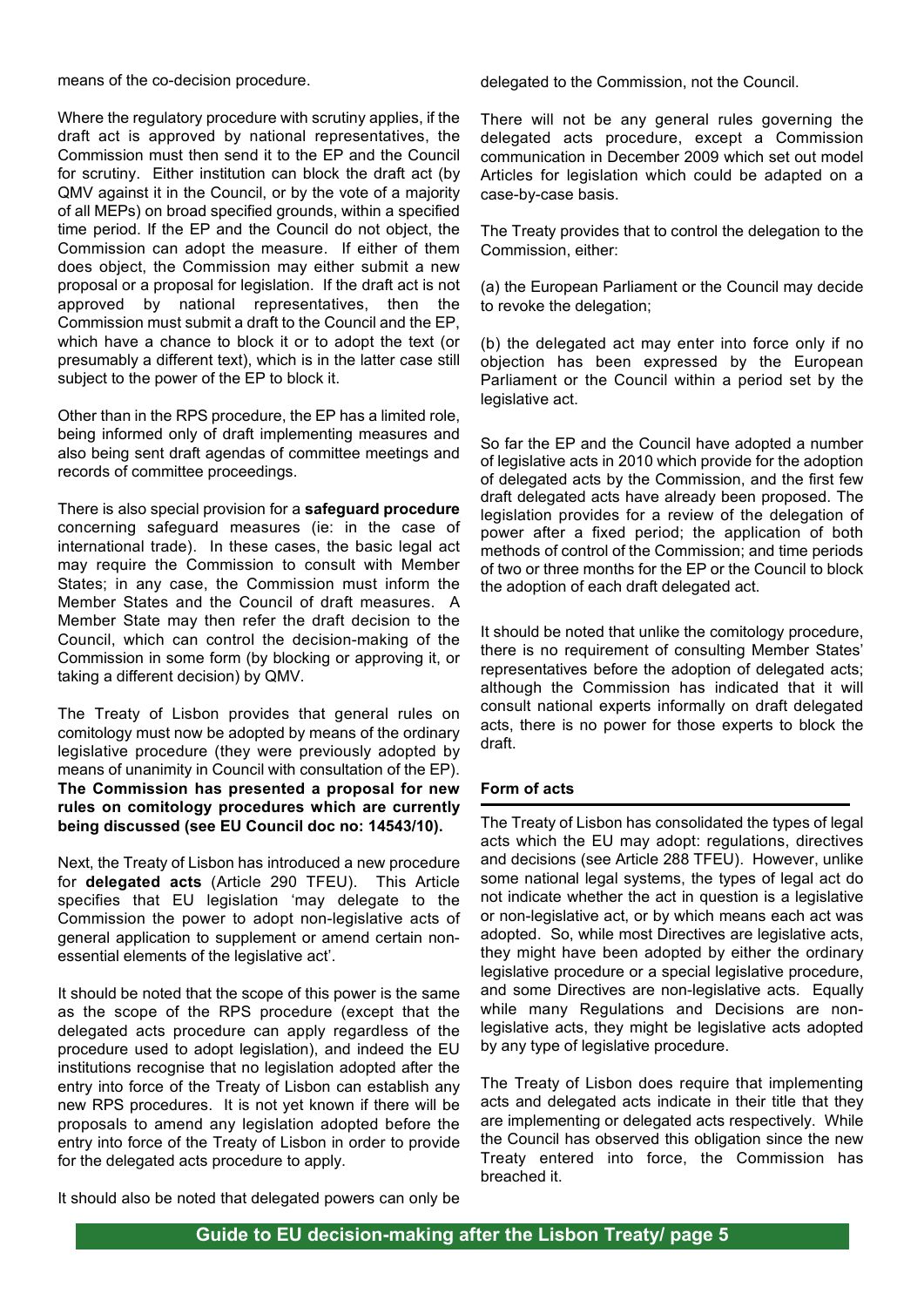# **Introduction**

Following the entry into force of the Lisbon Treaty, the basic framework for EU law is comprised of the Treaty on the Functioning of the European Union (TFEU) and the Treaty on European Union (TEU).

# **The Council**

The provisions on Justice and Home Affairs come under the JHA Council of Ministers and cover the "Area of freedom, security and justice" set out below from the TFEU.

Meetings of the JHA Council have two Agendas:

"B" Points Agenda: for the formal adoption of legislative measures often held in public and discussions on particular issues (not in public) and

"A" Points Agenda (measures adopted without debate) of the JHA Council is divided into:

- Legislative measures and
- Non-legislative measures

In practice the list of "legislative" measures is usually very short and "non-legislative" measures" (adopted without discussion) is very long.

Further, for the lay person the term "non-legislative" could be misunderstood, as in many cases non-legislative acts  $\alpha$ cc<sup> $\lambda$ </sup> a existing legislation and have the force of law. A The exception is where the JHA Council adopts a policy statement, for example, "Resolutions", "Recommendations" or "Conclusions" (which are legally non-binding and known as "soft-law").

# **The European Commission**

The European Commission has two Commissioners and two Directorate-Generals (staff) dealing with JHA matters. One covers "Home Affairs" (internal security and immigration; Commissioner Mallstrom) and the other Fundamental Rights (Justice, Fundamental Rights and Citizenship (Commissioner Reding).

#### **The European Parliament**

The Committee on Civil Liberties (LIBE) deals with most justice and home affairs issues in the Parliament (except for issues dealing with civil law, which are dealt with by the Legal Affairs committee (JURI)). Reports agreed by the committee go to the plenary session of the EP for formal adoption.

The European Parliament also has powers to intervene in "non-legislative" acts, including implementing and delegated acts (see previous analysis). However, the parliament's resources to scrutinise the swathe of measures is limited and it can only reject a draft delegated act or draft implementing measure by an absolute majority (ie: a majority of all MEPs not a majority of those actually present).[1]

#### **JHA Decision-making**

- **ordinary legislative procedure**: joint decisionmaking by Council and the European Parliament (11 instances) [2]

special legislative procedure: the European Parliament is either simply consulted and its opinion can be ignored (4 instances), or its consent is required (1 instance)

- other cases where the European Parliament is **"consulted"** (3 instances)

- other cases where the **"consent"** of the European Parliament is needed – the parliament cannot change the text but can accept or reject (3 instances)

- possible "enhanced cooperation" between at least nine Member States where the European Parliament is simply **"notified"** of the decision to trigger enhanced cooperation (4 instances)

**-** there is no role for the European Parliament regarding: (Art 68) the European Council adopting strategic guidelines for legislative and operational planning (eg: the Stockholm Programme); (Art 71) COSI and (Art 73) internal security agencies cooperation.

Tony Bunyan, December 2010

#### **FULL-TEXT**

**TFEU TITLE V**

#### **AREA OF FREEDOM, SECURITY AND JUSTICE**

CHAPTER 1

GENERAL PROVISIONS

*Article 67*

(ex Article 61 TEC and ex Article 29 TEU)

1. The Union shall constitute an area of freedom, security and justice with respect for fundamental rights and the different legal systems and traditions of the Member States.

2. It shall ensure the absence of internal border controls for persons and shall frame a common policy on asylum, immigration and external border control, based on solidarity between Member States, which is fair towards third-country nationals. For the purpose of this Title, stateless persons shall be treated as third-country nationals.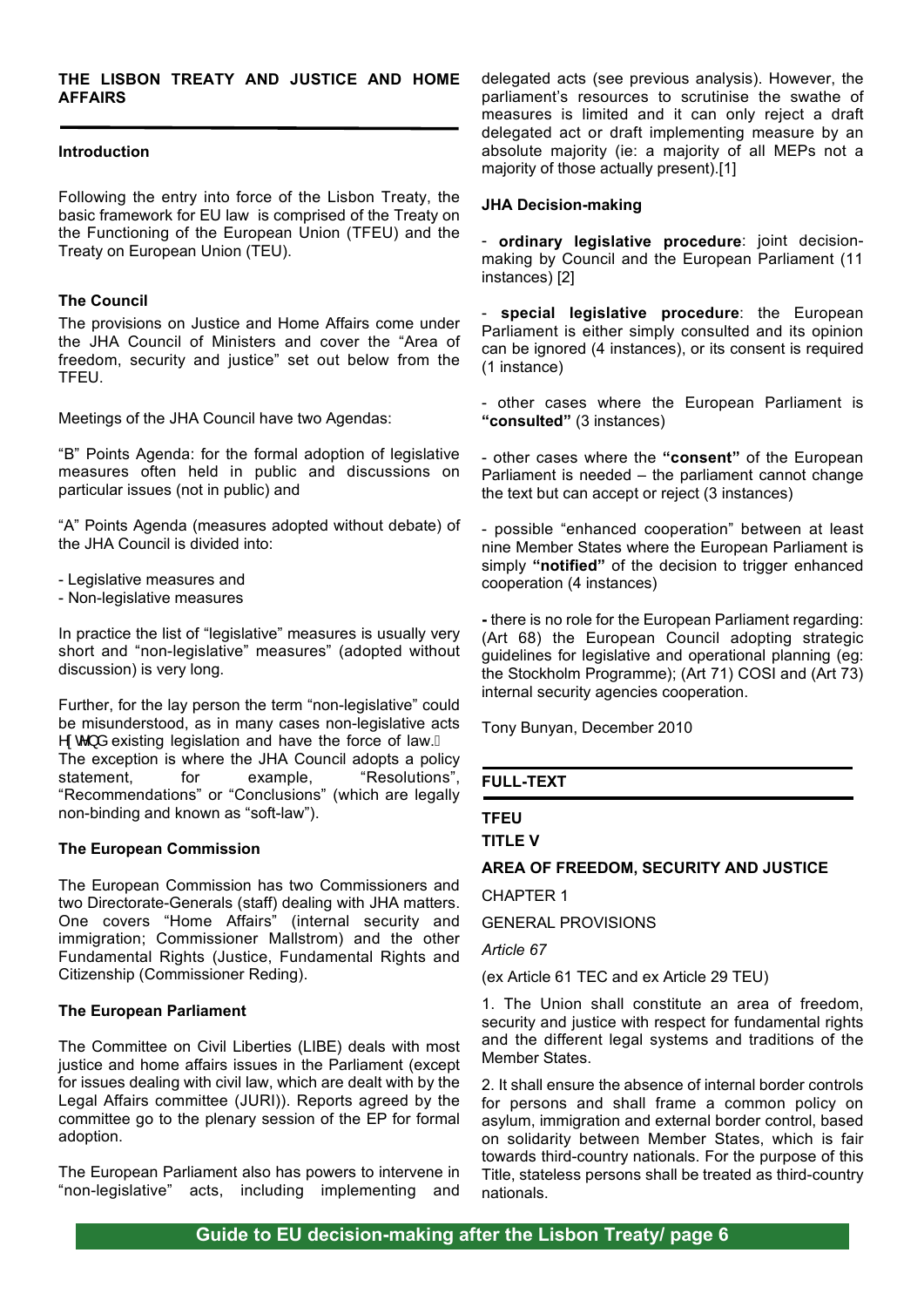3. The Union shall endeavour to ensure a high level of security through measures to prevent and combat crime, racism and xenophobia, and through measures for coordination and cooperation between police and judicial authorities and other competent authorities, as well as through the mutual recognition of judgments in criminal matters and, if necessary, through the approximation of criminal laws.

4. The Union shall facilitate access to justice, in particular through the principle of mutual recognition of judicial and extrajudicial decisions in civil matters.

#### *Article 68*

The **European Council shall define** the strategic guidelines for legislative and operational planning within the area of freedom, security and justice. [3]

#### *Article 69*

National Parliaments ensure that the proposals and legislative initiatives submitted under Chapters 4 and 5 comply with the principle of subsidiarity, in accordance with the arrangements laid down by the Protocol on the application of the principles of subsidiarity and proportionality.

# *Article 70*

Without prejudice to Articles 258, 259 and 260, the Council may, on a proposal from the Commission, adopt measures laying down the arrangements whereby Member States, in collaboration with the Commission, conduct objective and impartial evaluation of the implementation of the Union policies referred to in this Title by Member States' authorities, in particular in order to facilitate full application of the principle of mutual recognition. The European Parliament and national Parliaments shall be informed of the content and results of the evaluation.

#### *Article 71*

# (ex Article 36 TEU)

A **standing committee** shall be set up within the Council in order to ensure that **operational cooperation on internal security** is promoted and strengthened within the Union. Without prejudice to Article 240, it shall facilitate coordination of the action of Member States' competent authorities. Representatives of the Union bodies, offices and agencies concerned may be involved in the proceedings of this committee. The European Parliament and national Parliaments shall be kept **informed** of the proceedings.[4]

#### *Article 72*

# (ex Article 64(1) TEC and ex Article 33 TEU)

This Title shall not affect the exercise of the responsibilities incumbent upon Member States with regard to the maintenance of law and order and the safeguarding of internal security.

# *Article 73*

It shall be open to Member States to **organise between themselves** and under their responsibility such forms of cooperation and coordination as they deem appropriate between the **competent departments of their**

# **administrations responsible for safeguarding national security**.[5]

# *Article 74*

(ex Article 66 TEC)

The Council shall adopt measures to ensure administrative cooperation between the relevant departments of the Member States in the areas covered by this Title, as well as between those departments and the Commission. It shall act on a Commission proposal, subject to Article 76, and after **consulting** the European Parliament.

#### *Article 75*

(ex Article 60 TEC)

Where necessary to achieve the objectives set out in Article 67, as regards preventing and combating terrorism and related activities, the European Parliament and the Council, acting by means of regulations in accordance with the **ordinary legislative procedure**, shall define a framework for administrative measures with regard to capital movements and payments, such as the freezing of funds, financial assets or economic gains belonging to, or owned or held by, natural or legal persons, groups or non-State entities.

The **Council**, on a proposal from the Commission, **shall adopt measures** to implement the framework referred to in the first paragraph. [6]

The acts referred to in this Article shall include necessary provisions on legal safeguards.

#### *Article 76*

The acts referred to in Chapters 4 and 5, together with the measures referred to in Article 74 which ensure administrative cooperation in the areas covered by these Chapters, shall be adopted:

- (a) on a proposal from the Commission, or
- (b) on the initiative of a quarter of the Member States.

# CHAPTER 2

POLICIES ON BORDER CHECKS, ASYLUM AND IMMIGRATION

#### *Article 77*

(ex Article 62 TEC)

1. The Union shall develop a policy with a view to:

(a) ensuring the absence of any controls on persons, whatever their nationality, when crossing internal borders;

(b) carrying out checks on persons and efficient monitoring of the crossing of external borders;

(c) the gradual introduction of an integrated management system for external borders.

2. For the purposes of paragraph 1, the European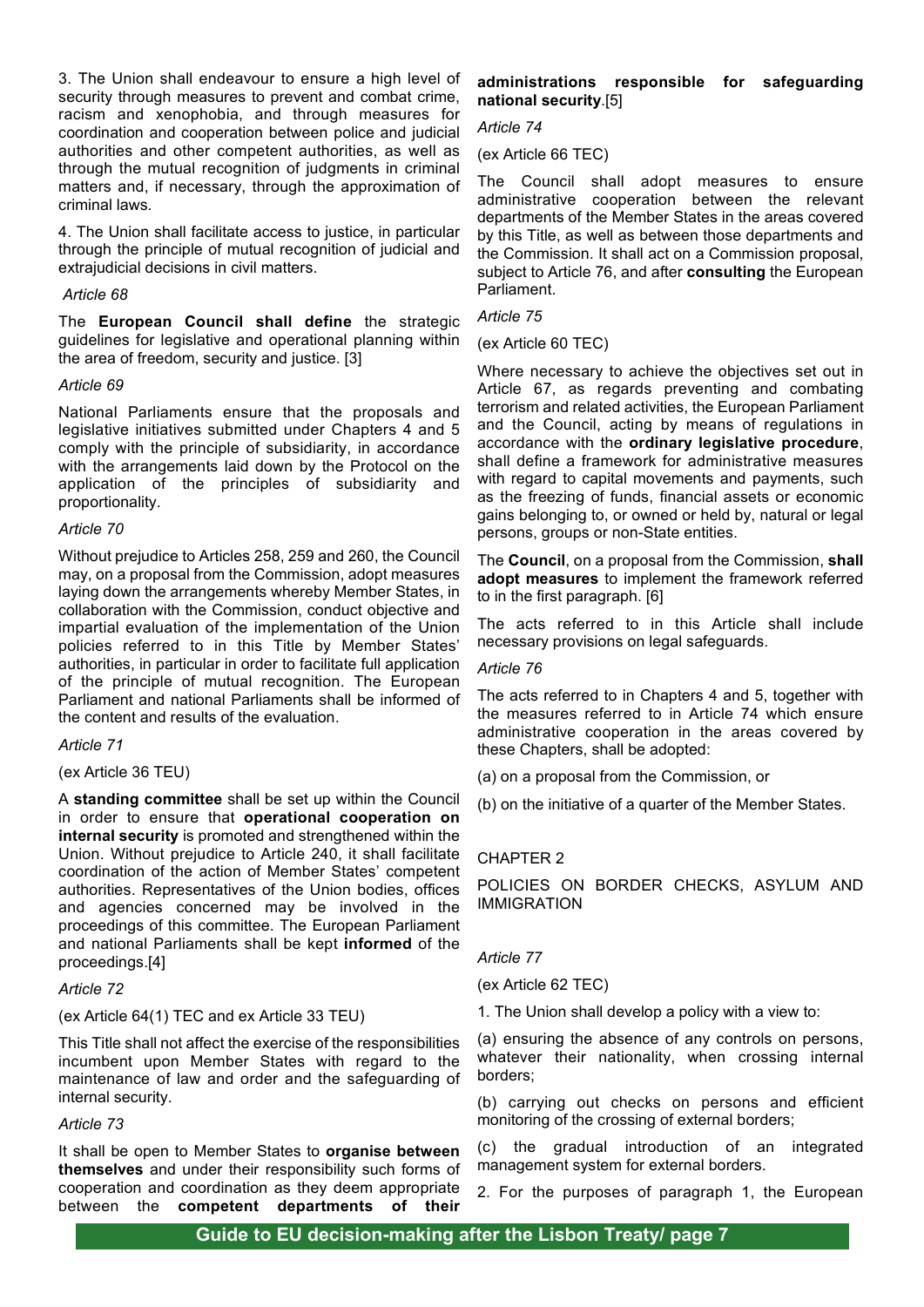Parliament and the Council, acting in accordance with the **ordinary legislative procedure**, shall adopt measures concerning:

(a) the common policy on visas and other short-stay residence permits;

(b) the checks to which persons crossing external borders are subject;

(c) the conditions under which nationals of third countries shall have the freedom to travel within the Union for a short period;

(d) any measure necessary for the gradual establishment of an integrated management system for external borders;

(e) the absence of any controls on persons, whatever their nationality, when crossing internal borders.

3. If action by the Union should prove necessary to facilitate the exercise of the right referred to in Article 20(2)(a), and if the Treaties have not provided the necessary powers, the Council, acting in accordance with a **special legislative procedure**, may adopt provisions concerning passports, identity cards, residence permits or any other such document. The Council shall act unanimously after **consulting the European Parliament.**

4. This Article shall not affect the competence of the Member States concerning the geographical demarcation of their borders, in accordance with international law.

#### *Article 78*

(ex Articles 63, points 1 and 2, and 64(2) TEC)

1. The Union shall develop a common policy on asylum, subsidiary protection and temporary protection with a view to offering appropriate status to any third-country national requiring international protection and ensuring compliance with the principle of *non-refoulement*. This policy must be in accordance with the Geneva Convention of 28 July 1951 and the Protocol of 31 January 1967 relating to the status of refugees, and other relevant treaties.

2. For the purposes of paragraph 1, the European Parliament and the Council, acting in accordance with the **ordinary legislative procedure**, shall adopt measures for a common European asylum system comprising:

(a) a uniform status of asylum for nationals of third countries, valid throughout the Union;

(b) a uniform status of subsidiary protection for nationals of third countries who, without obtaining European asylum, are in need of international protection;

(c) a common system of temporary protection for displaced persons in the event of a massive inflow;

(d) common procedures for the granting and withdrawing of uniform asylum or subsidiary protection status;

(e) criteria and mechanisms for determining which Member State is responsible for considering an application for asylum or subsidiary protection;

(f) standards concerning the conditions for the reception of applicants for asylum or subsidiary protection;

(g) partnership and cooperation with third countries for the

purpose of managing inflows of people applying for asylum or subsidiary or temporary protection.

3. In the event of one or more Member States being confronted by an emergency situation characterised by a sudden inflow of nationals of third countries, the Council, on a proposal from the Commission, may adopt provisional measures for the benefit of the Member State(s) concerned. It shall act after **consulting the European Parliament.**

#### *Article 79*

(ex Article 63, points 3 and 4, TEC)

1. The Union shall develop a common immigration policy aimed at ensuring, at all stages, the efficient management of migration flows, fair treatment of thirdcountry nationals residing legally in Member States, and the prevention of, and enhanced measures to combat, illegal immigration and trafficking in human beings.

2. For the purposes of paragraph 1, the European Parliament and the Council, acting in accordance with the **ordinary legislative procedure**, shall adopt measures in the following areas:

(a) the conditions of entry and residence, and standards on the issue by Member States of long-term visas and residence permits, including those for the purpose of family reunification;

(b) the definition of the rights of third-country nationals residing legally in a Member State, including the conditions governing freedom of movement and of residence in other Member States;

(c) illegal immigration and unauthorised residence, including removal and repatriation of persons residing without authorisation;

(d) combating trafficking in persons, in particular women and children.

3. The Union may conclude agreements with third countries for the readmission to their countries of origin or provenance of third-country nationals who do not or who no longer fulfil the conditions for entry, presence or residence in the territory of one of the Member States.

 4. The European Parliament and the Council, acting in accordance with the **ordinary legislative procedure**, may establish measures to provide incentives and support for the action of Member States with a view to promoting the integration of third-country nationals residing legally in their territories, excluding any harmonisation of the laws and regulations of the Member States.

5. This Article shall not affect the right of Member States to determine volumes of admission of thirdcountry nationals coming from third countries to their territory in order to seek work, whether employed or self-employed.

#### *Article 80*

The policies of the Union set out in this Chapter and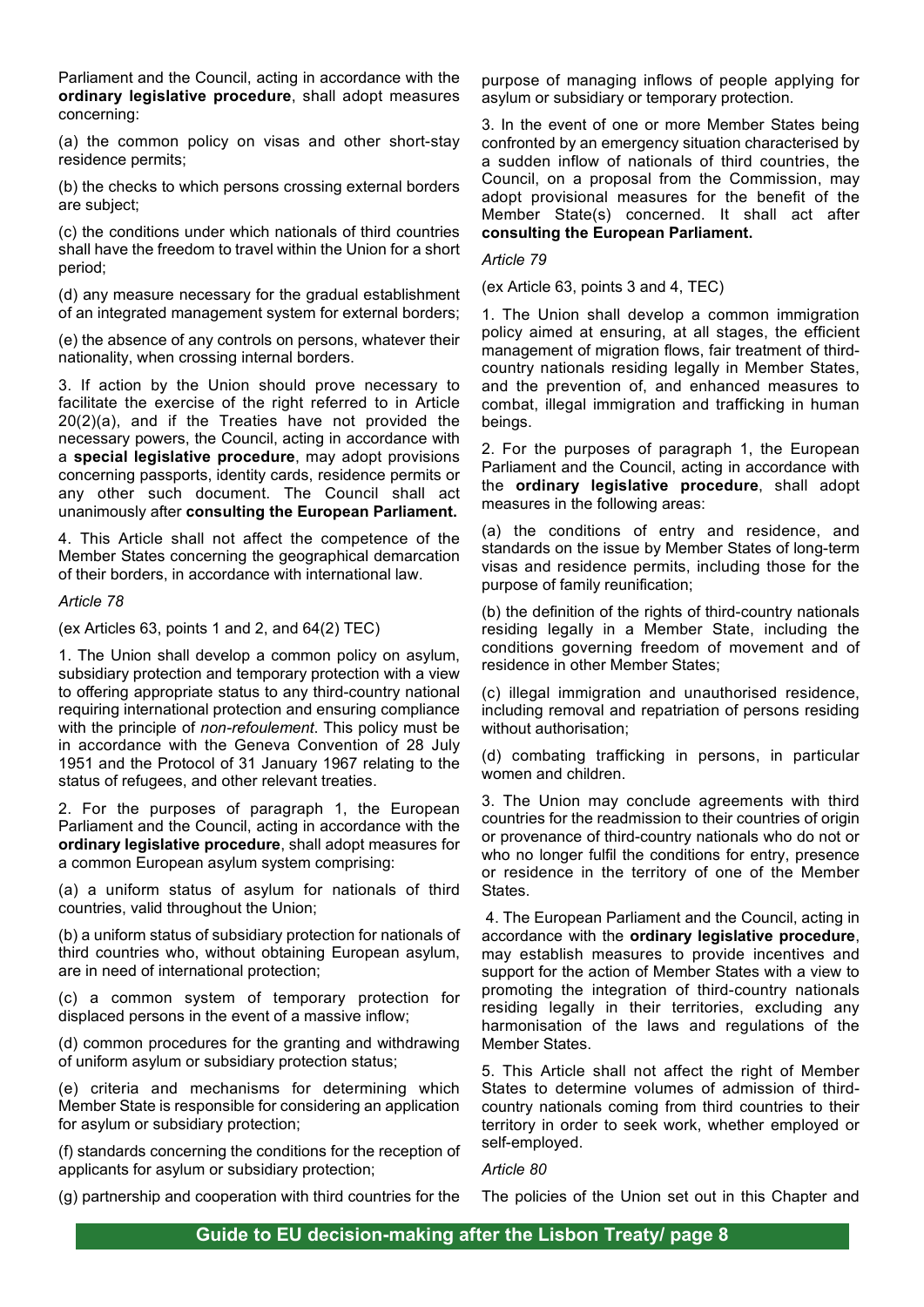their implementation shall be governed by the principle of solidarity and fair sharing of responsibility, including its financial implications, between the Member States. Whenever necessary, the Union acts adopted pursuant to this Chapter shall contain appropriate measures to give effect to this principle.

# CHAPTER 3

#### JUDICIAL COOPERATION IN CIVIL MATTERS

# *Article 81*

# (ex Article 65 TEC)

1. The Union shall develop judicial cooperation in civil matters having cross-border implications, based on the principle of mutual recognition of judgments and of decisions in extrajudicial cases. Such cooperation may include the adoption of measures for the approximation of the laws and regulations of the Member States.

2. For the purposes of paragraph 1, the European Parliament and the Council, acting in accordance with the **ordinary legislative procedure**, shall adopt measures, particularly when necessary for the proper functioning of the internal market, aimed at ensuring:

(a) the mutual recognition and enforcement between Member States of judgments and of decisions in extrajudicial cases;

(b) the cross-border service of judicial and extrajudicial documents;

(c) the compatibility of the rules applicable in the Member States concerning conflict of laws and of jurisdiction;

(d) cooperation in the taking of evidence;

(e) effective access to justice;

(f) the elimination of obstacles to the proper functioning of civil proceedings, if necessary by promoting the compatibility of the rules on civil procedure applicable in the Member States;

(g) the development of alternative methods of dispute settlement;

(h) support for the training of the judiciary and judicial staff.

3. Notwithstanding paragraph 2, measures concerning family law with cross-border implications shall be established by the Council, acting in accordance with a **special legislative procedure**. The Council shall act unanimously after **consulting** the European Parliament.

The Council, on a proposal from the Commission, may adopt a decision determining those aspects of family law with cross-border implications which may be the subject of acts adopted by the ordinary legislative procedure. The Council shall act unanimously after **consulting the European Parliament**.

The proposal referred to in the second subparagraph shall be notified to the national Parliaments. If a national Parliament makes known its opposition within six months of the date of such notification, the decision shall not be adopted. In the absence of opposition, the Council may adopt the decision.

CHAPTER 4

# JUDICIAL COOPERATION IN CRIMINAL MATTERS

*Article 82*

(ex Article 31 TEU)

1. Judicial cooperation in criminal matters in the Union shall be based on the principle of mutual recognition of judgments and judicial decisions and shall include the approximation of the laws and regulations of the Member States in the areas referred to in paragraph 2 and in Article 83.

The European Parliament and the Council, acting in accordance with the **ordinary legislative procedure**, shall adopt measures to:

(a) lay down rules and procedures for ensuring recognition throughout the Union of all forms of judgments and judicial decisions;

(b) prevent and settle conflicts of jurisdiction between Member States;

(c) support the training of the judiciary and judicial staff;

(d) facilitate cooperation between judicial or equivalent authorities of the Member States in relation to proceedings in criminal matters and the enforcement of decisions.

2. To the extent necessary to facilitate mutual recognition of judgments and judicial decisions and police and judicial cooperation in criminal matters having a cross-border dimension, the European Parliament and the Council may, by means of directives adopted in accordance with the **ordinary legislative procedure**, establish minimum rules. Such rules shall take into account the differences between the legal traditions and systems of the Member States.

They shall concern:

(a) mutual admissibility of evidence between Member States;

(b) the rights of individuals in criminal procedure;

(c) the rights of victims of crime;

(d) any other specific aspects of criminal procedure which the Council has identified in advance by a decision; for the adoption of such a decision, the Council shall act unanimously after obtaining the **consent of the European Parliament.**

Adoption of the minimum rules referred to in this paragraph shall not prevent Member States from maintaining or introducing a higher level of protection for individuals.

3. Where a member of the Council considers that a draft directive as referred to in paragraph 2 would affect fundamental aspects of its criminal justice system, it may request that the draft directive be referred to the European Council. In that case, the ordinary legislative procedure shall be suspended. After discussion, and in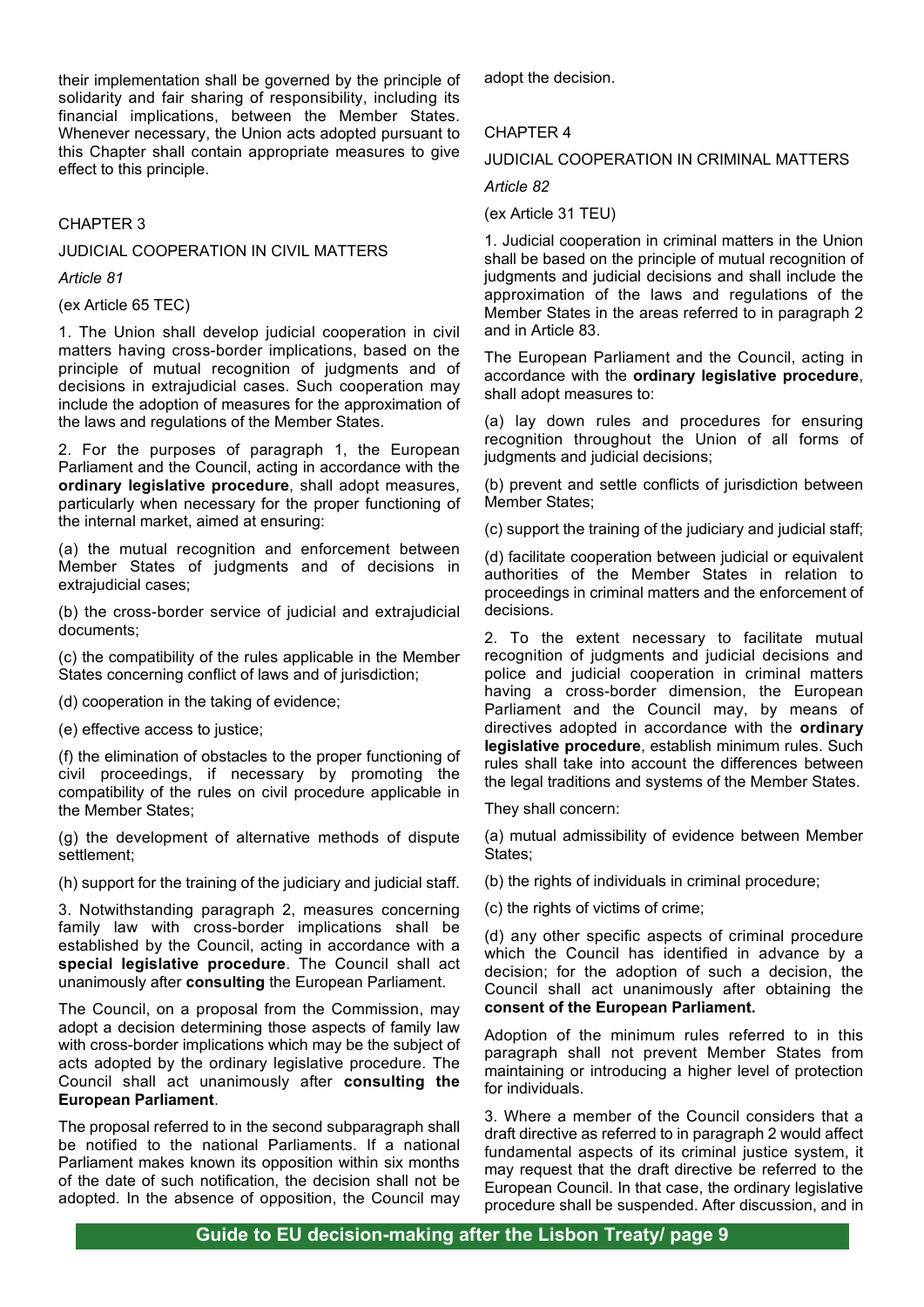case of a consensus, the European Council shall, within four months of this suspension, refer the draft back to the Council, which shall terminate the suspension of the ordinary legislative procedure.

Within the same timeframe, in case of disagreement, and **if at least nine Member States wish to establish enhanced cooperation** on the basis of the draft directive concerned, they shall **notify the European Parliament**, the Council and the Commission accordingly. In such a case, the authorisation to proceed with enhanced cooperation referred to in Article 20(2) of the Treaty on European Union and Article 329(1) of this Treaty shall be deemed to be granted and the provisions on enhanced cooperation shall apply.

#### *Article 83*

#### (ex Article 31 TEU)

1. The European Parliament and the Council may, by means of directives adopted in accordance with the **ordinary legislative procedure**, establish minimum rules concerning the definition of criminal offences and sanctions in the areas of particularly serious crime with a cross-border dimension resulting from the nature or impact of such offences or from a special need to combat them on a common basis.

These areas of crime are the following: terrorism, trafficking in human beings and sexual exploitation of women and children, illicit drug trafficking, illicit arms trafficking, money laundering, corruption, counterfeiting of means of payment, computer crime and organised crime.

On the basis of developments in crime, the Council may adopt a decision identifying other areas of crime that meet the criteria specified in this paragraph. It shall act unanimously after obtaining the **consent of the European Parliament.**

2. If the approximation of criminal laws and regulations of the Member States proves essential to ensure the effective implementation of a Union policy in an area which has been subject to harmonisation measures, directives may establish minimum rules with regard to the definition of criminal offences and sanctions in the area concerned. Such directives shall be adopted by the same ordinary or special legislative procedure as was followed for the adoption of the harmonisation measures in question, without prejudice to Article 76.

3. Where a member of the Council considers that a draft directive as referred to in paragraph 1 or 2 would affect fundamental aspects of its criminal justice system, it may request that the draft directive be referred to the European Council. In that case, the ordinary legislative procedure shall be suspended. After discussion, and in case of a consensus, the European Council shall, within four months of this suspension, refer the draft back to the Council, which shall terminate the suspension of the ordinary legislative procedure.

Within the same timeframe, in case of disagreement, and **if at least nine Member States wish to establish enhanced cooperation** on the basis of the draft directive concerned, they shall **notify the European Parliament**, the Council and the Commission accordingly. In such a case, the authorisation to proceed with enhanced cooperation referred to in Article 20(2) of the Treaty on European Union and Article 329(1) of this Treaty shall be deemed to be granted and the provisions on enhanced cooperation shall apply.

#### *Article 84*

The European Parliament and the Council, acting in accordance with the **ordinary legislative procedure**, may establish measures to promote and support the action of Member States in the field of crime prevention, excluding any harmonisation of the laws and regulations of the Member States.

#### *Article 85*

(ex Article 31 TEU)

1. Eurojust's mission shall be to support and strengthen coordination and cooperation between national investigating and prosecuting authorities in relation to serious crime affecting two or more Member States or requiring a prosecution on common bases, on the basis of operations conducted and information supplied by the Member States' authorities and by Europol.

In this context, the European Parliament and the Council, by means of regulations adopted in accordance with the **ordinary legislative procedure**, shall determine Eurojust's structure, operation, field of action and tasks. These tasks may include:

(a) the initiation of criminal investigations, as well as proposing the initiation of prosecutions conducted by competent national authorities, particularly those relating to offences against the financial interests of the Union;

(b) the coordination of investigations and prosecutions referred to in point (a);

(c) the strengthening of judicial cooperation, including by resolution of conflicts of jurisdiction and by close cooperation with the European Judicial Network.

These regulations shall also determine arrangements for involving the European Parliament and national Parliaments in the evaluation of Eurojust's activities.

2. In the prosecutions referred to in paragraph 1, and without prejudice to Article 86, formal acts of judicial procedure shall be carried out by the competent national officials.

#### *Article 86*

1. In order to combat crimes affecting the financial interests of the Union, the Council, by means of regulations adopted in accordance with a **special legislative procedure**, may establish a European Public Prosecutor's Office from Eurojust. The Council shall act unanimously after obtaining the **consent of the European Parliament**.

In the absence of unanimity in the Council, a group of at least nine Member States may request that the draft regulation be referred to the European Council. In that case, the procedure in the Council shall be suspended. After discussion, and in case of a consensus, the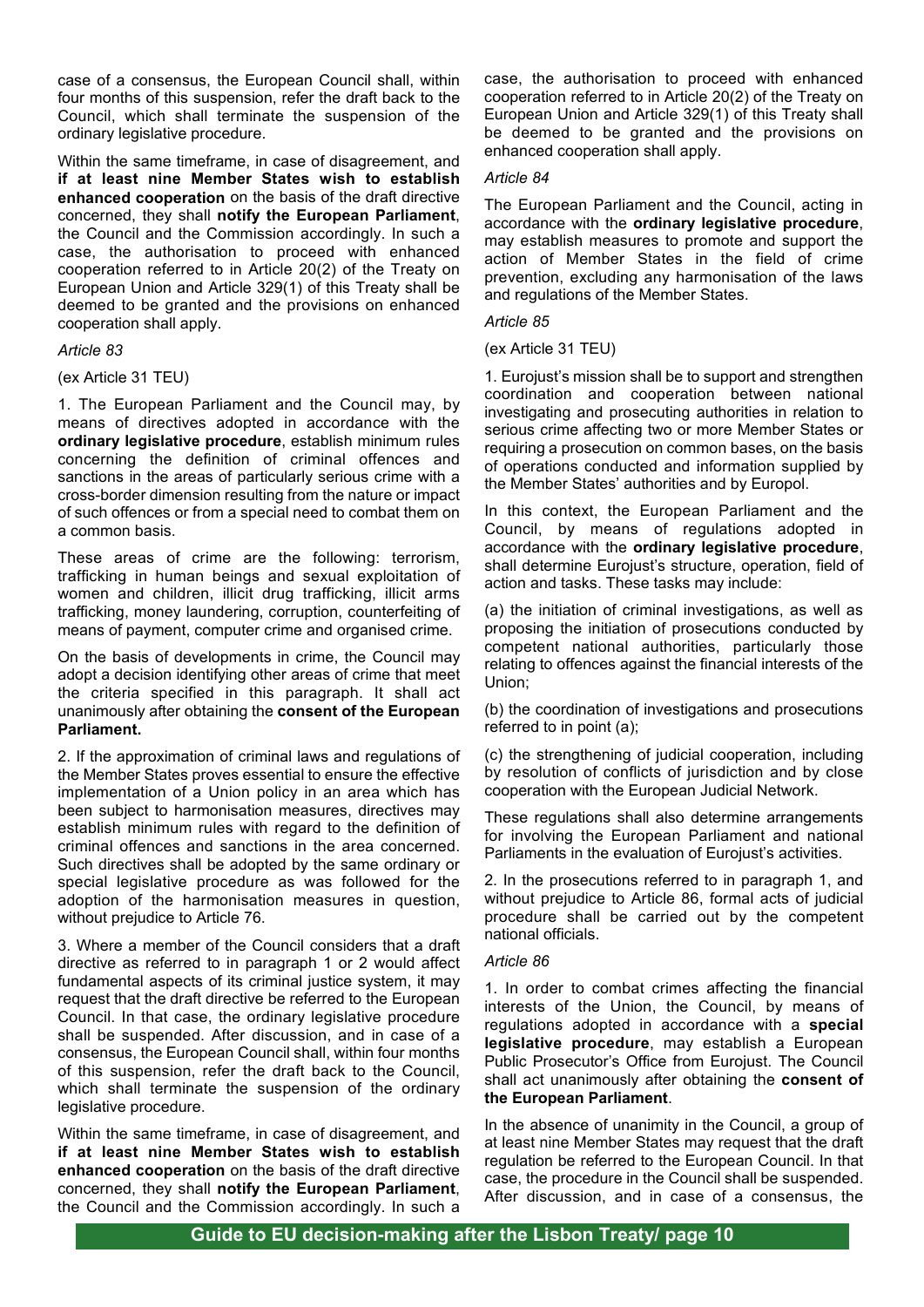European Council shall, within four months of this suspension, refer the draft back to the Council for adoption.

Within the same timeframe, in case of disagreement, and **if at least nine Member States wish to establish enhanced cooperation** on the basis of the draft regulation concerned, they shall **notify the European Parliament**, the Council and the Commission accordingly. In such a case, the authorisation to proceed with enhanced cooperation referred to in Article 20(2) of the Treaty on European Union and Article 329(1) of this Treaty shall be deemed to be granted and the provisions on enhanced cooperation shall apply.

2. The European Public Prosecutor's Office shall be responsible for investigating, prosecuting and bringing to judgment, where appropriate in liaison with Europol, the perpetrators of, and accomplices in, offences against the Union's financial interests, as determined by the regulation provided for in paragraph 1. It shall exercise the functions of prosecutor in the competent courts of the Member States in relation to such offences.

3. The regulations referred to in paragraph 1 shall determine the general rules applicable to the European Public Prosecutor's Office, the conditions governing the performance of its functions, the rules of procedure applicable to its activities, as well as those governing the admissibility of evidence, and the rules applicable to the judicial review of procedural measures taken by it in the performance of its functions.

4. The European Council may, at the same time or subsequently, adopt a decision amending paragraph 1 in order to extend the powers of the European Public Prosecutor's Office to include serious crime having a cross-border dimension and amending accordingly paragraph 2 as regards the perpetrators of, and accomplices in, serious crimes affecting more than one Member State. The European Council shall act unanimously after obtaining the **consent of the European Parliament** and after consulting the Commission.

#### CHAPTER 5

#### POLICE COOPERATION

*Article 87*

(ex Article 30 TEU)

1. The Union shall establish police cooperation involving all the Member States' competent authorities, including police, customs and other specialised law enforcement services in relation to the prevention, detection and investigation of criminal offences.

2. For the purposes of paragraph 1, the European Parliament and the Council, acting in accordance with the **ordinary legislative procedure**, may establish measures concerning:

(a) the collection, storage, processing, analysis and exchange of relevant information;

(b) support for the training of staff, and cooperation on the exchange of staff, on equipment and on research into crime-detection;

(c) common investigative techniques in relation to the detection of serious forms of organised crime.

3. The Council, acting in accordance with a **special legislative procedure**, may establish measures concerning operational cooperation between the authorities referred to in this Article. The Council shall act unanimously after **consulting the European Parliament.**

In case of the absence of unanimity in the Council, a group of at least nine Member States may request that the draft measures be referred to the European Council. In that case, the procedure in the Council shall be suspended. After discussion, and in case of a consensus, the European Council shall, within four months of this suspension, refer the draft back to the Council for adoption.

Within the same timeframe, in case of disagreement, and **if at least nine Member States wish to establish enhanced cooperation** on the basis of the draft measures concerned, they shall **notify the European Parliament**, the Council and the Commission accordingly. In such a case, the authorisation to proceed with enhanced cooperation referred to in Article 20(2) of the Treaty on European Union and Article 329(1) of this Treaty shall be deemed to be granted and the provisions on enhanced cooperation shall apply.

The specific procedure provided for in the second and third subparagraphs shall not apply to acts which constitute a development of the Schengen *acquis*.

# *Article 88*

(ex Article 30 TEU)

1. Europol's mission shall be to support and strengthen action by the Member States' police authorities and other law enforcement services and their mutual cooperation in preventing and combating serious crime affecting two or more Member States, terrorism and forms of crime which affect a common interest covered by a Union policy.

2. The European Parliament and the Council, by means of regulations adopted in accordance with the **ordinary legislative procedure**, shall determine Europol's structure, operation, field of action and tasks. These tasks may include:

(a) the collection, storage, processing, analysis and exchange of information, in particular that forwarded by the authorities of the Member States or third countries or bodies;

(b) the coordination, organisation and implementation of investigative and operational action carried out jointly with the Member States' competent authorities or in the context of joint investigative teams, where appropriate in liaison with Eurojust.

These regulations shall also lay down the procedures for scrutiny of Europol's activities by the European Parliament, together with national Parliaments.